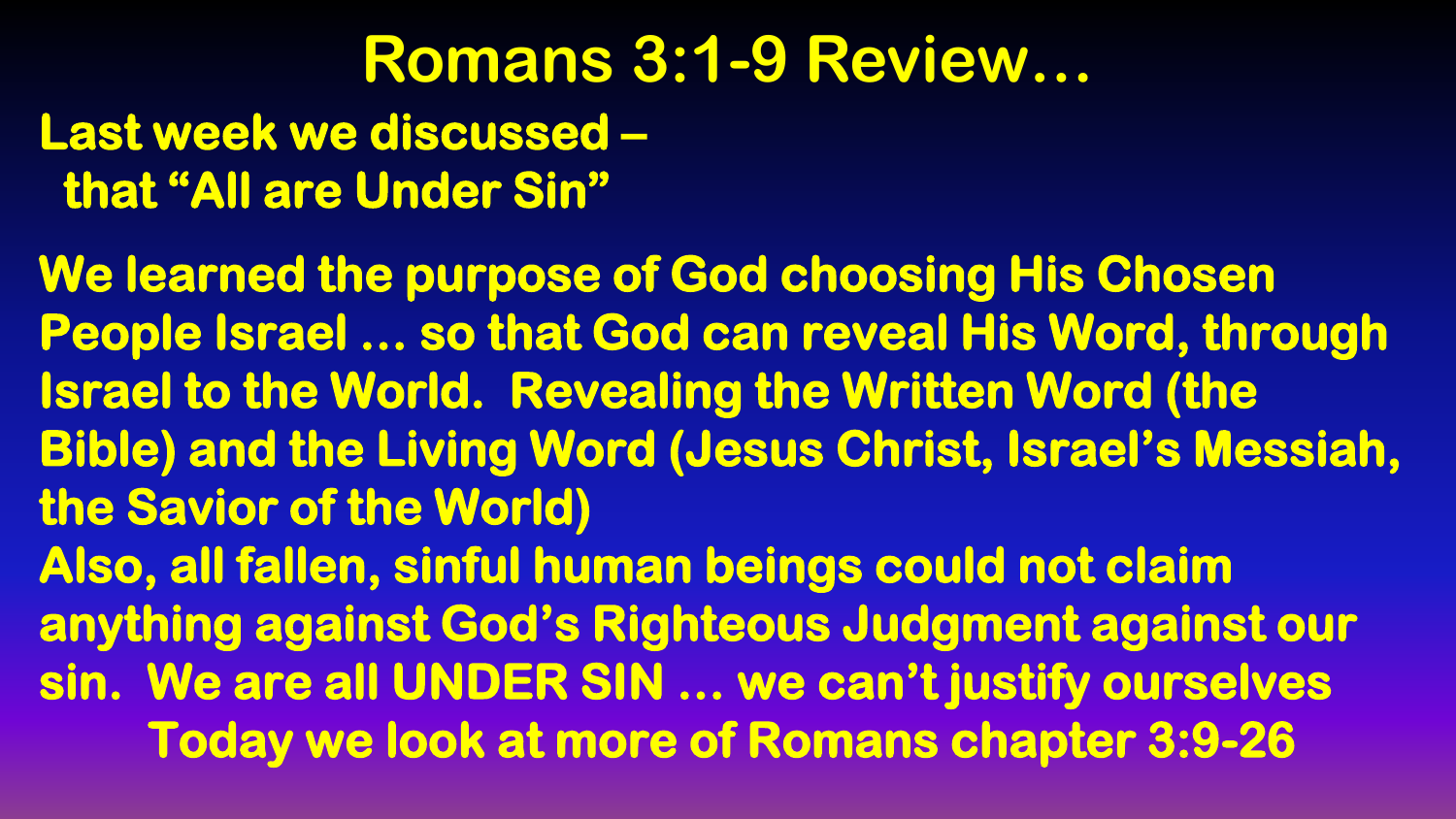**<sup>9</sup>What then? Are we better than they? Not at all. For we have previously charged both Jews and Greeks (i.e. Gentiles) that they are all under sin.**

**<sup>10</sup>As it is written:**

**"There is none righteous, no, not one;**

**<sup>11</sup>There is none who understands; There is none who seeks after God.**

**<sup>12</sup>They have all turned aside; They have together become unprofitable;**

**There is none who does good, no, not one."**

**<sup>13</sup>"Their throat is an open tomb; With their tongues they have practiced deceit";**

**"The poison of asps is under their lips";**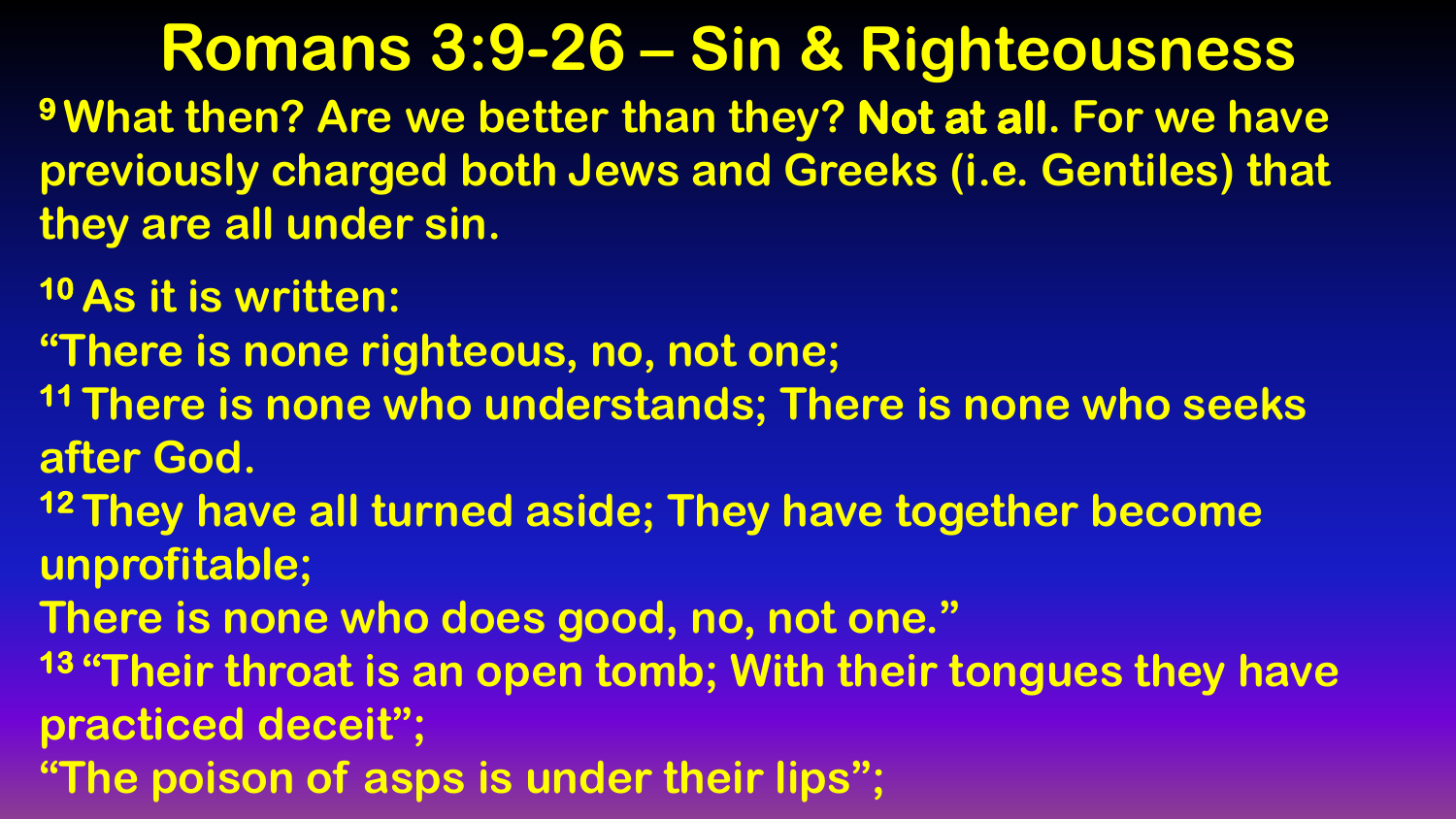**"Whose mouth is full of cursing and bitterness." "Their feet are swift to shed blood; Destruction and misery are in their ways; And the way of peace they have not known." "There is no fear of God before their eyes."**

**<sup>19</sup>Now we know that whatever the law says, it says to those who are under the law, that every mouth may be stopped, and all the world may become guilty before God. <sup>20</sup>Therefore by the deeds of the law no flesh will be justified in His sight, for by the law is the knowledge of sin.**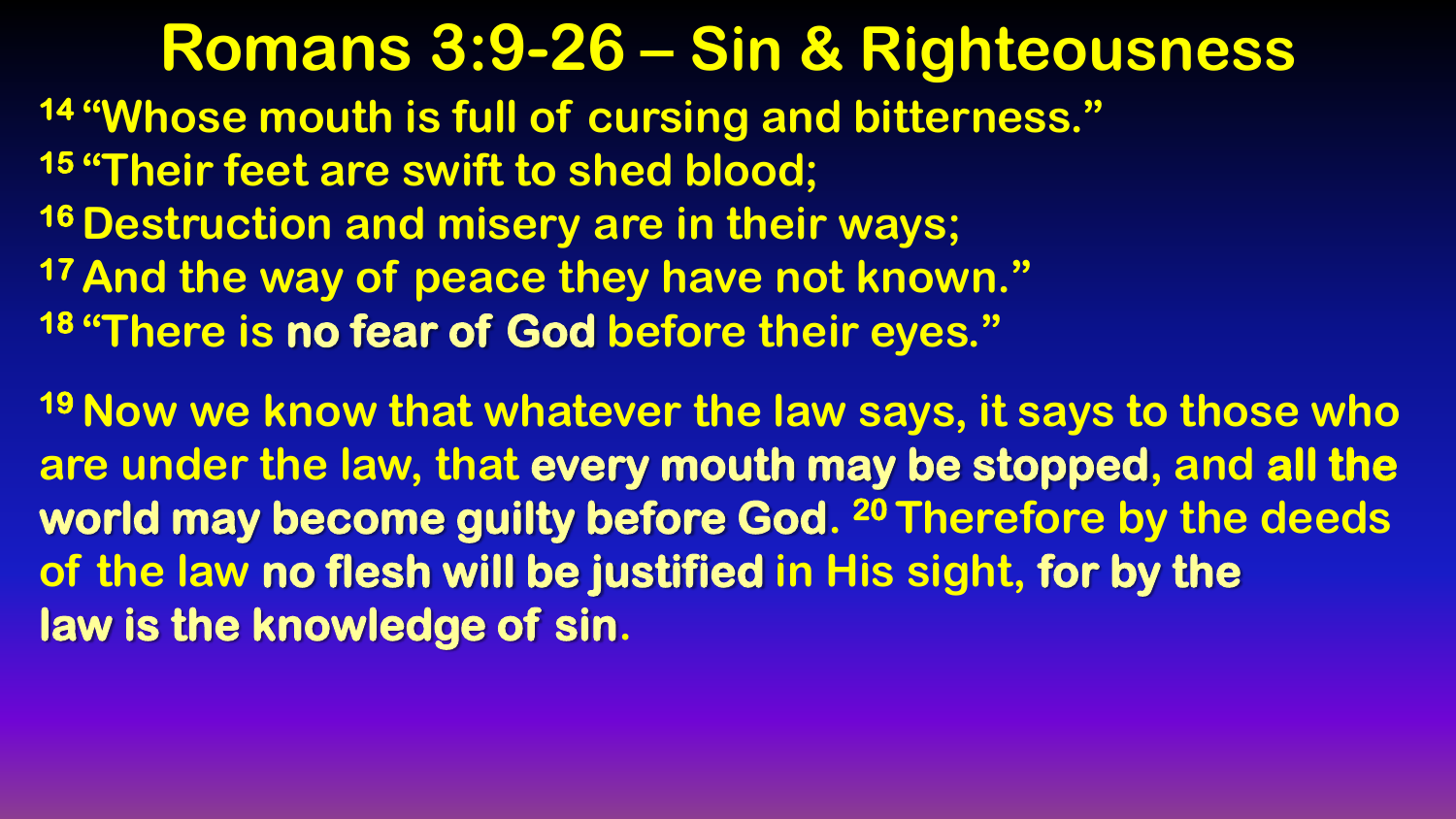**Romans 3:9-26 – Sin & Righteousness <sup>21</sup>But, now, the righteousness of God apart from the law is revealed, being witnessed by the Law and the Prophets, <sup>22</sup>even the righteousness of God, through faith in Jesus Christ, to all and on all who believe. For there is no difference; <sup>23</sup> for all have sinned and fall short of the glory of God, <sup>24</sup>being justified freely by His grace through the redemption that is in Christ Jesus, <sup>25</sup>whom God set forth as a propitiation by His blood, through faith, to demonstrate His righteousness, because in His forbearance God had passed over the sins that were previously committed, <sup>26</sup> to demonstrate at the present time His righteousness, that He might be just and the justifier of the one who has faith in Jesus.**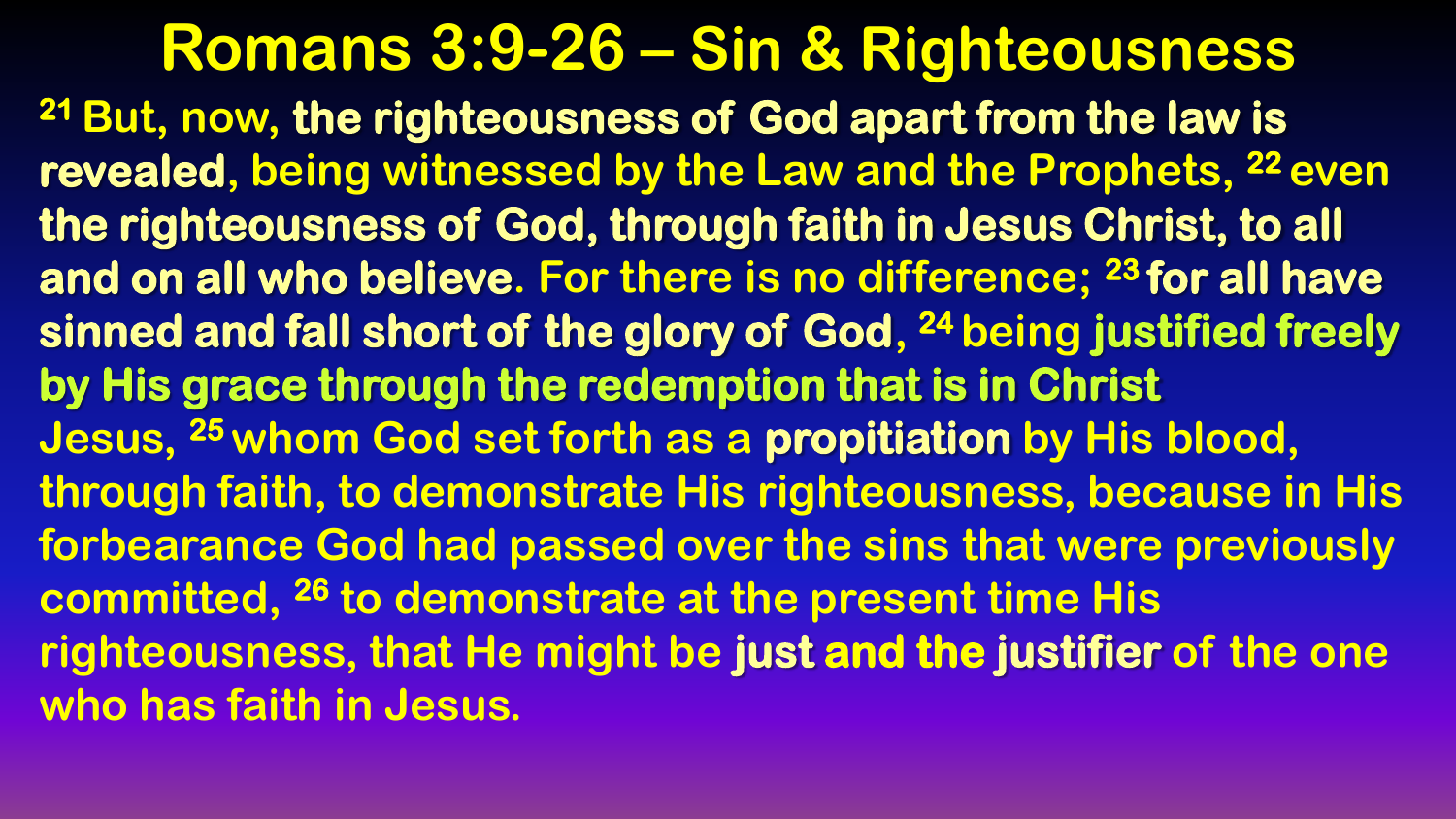- **1. What Part of Humanity is exempt from being charges and labelled by God as "sinners"? (Romans 3:9-18)**
	- **→ I think we know this answer → just the ugly people, right? or … ???**
- **2. Why do you think Paul listed what he did in verses 10-18? (ref.: Mark 7:14-23 & Hebrews 3:12-13 cf. Romans 3:13)**
- **How bad are we? How depraved are we? How deeply? What does Jesus think about this? Let's read Mark 7:14-23? Can't I just blame my parents, my siblings or my circumstances?**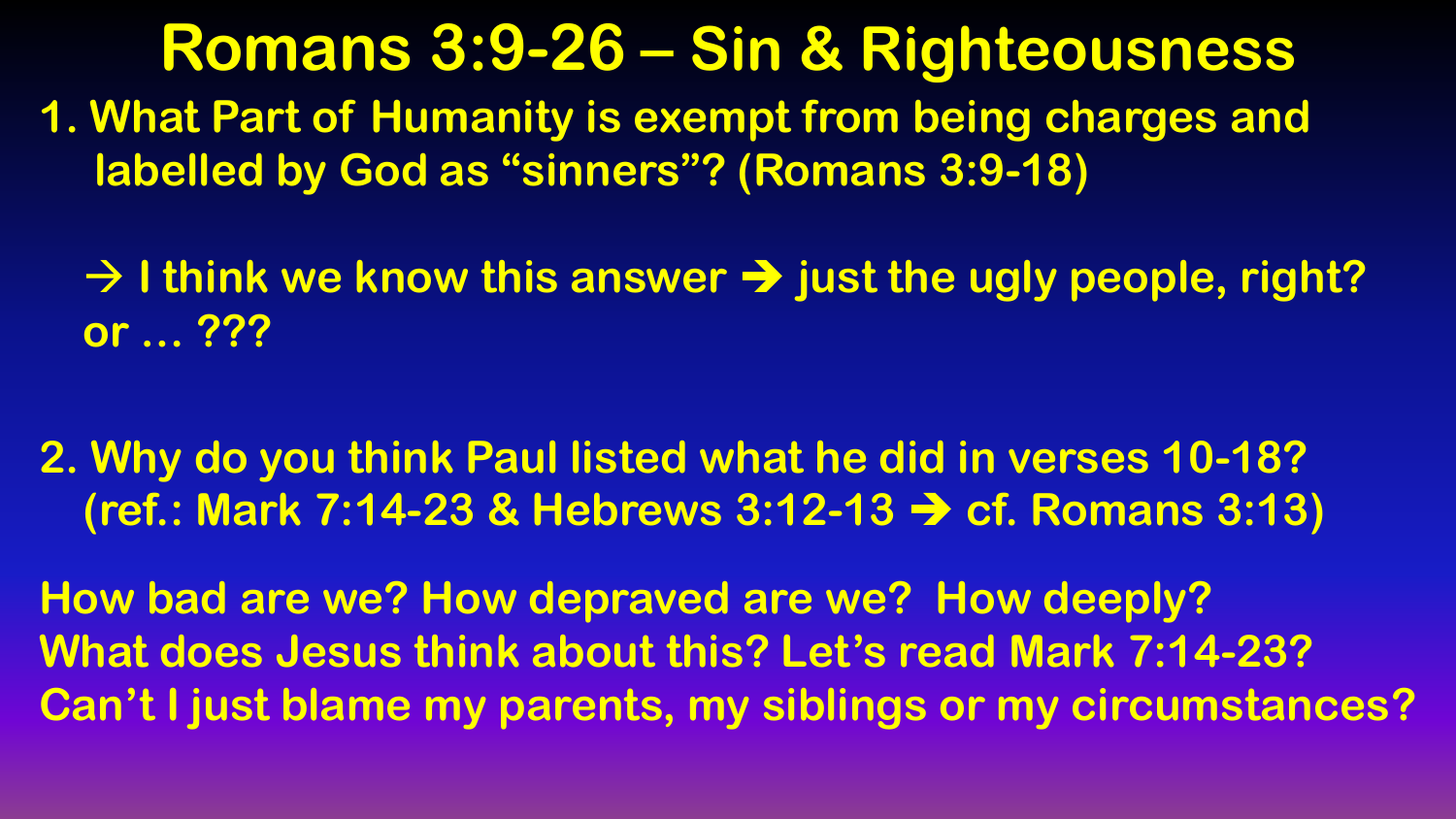#### **Mark 7:14-23**

**<sup>14</sup> When Jesus called all the multitude to Himself, He said to them, "Hear Me, everyone, and understand: <sup>15</sup> There is nothing that enters a man from outside which can defile him; but the things which come out of him, those are the things that defile a man. <sup>16</sup> If anyone has ears to hear, let him hear!"**

**<sup>17</sup> When He had entered a house away from the crowd, His disciples asked Him concerning the parable. <sup>18</sup> So He said to them, "Are you thus without understanding also? Do you not perceive that whatever enters a man from outside cannot defile him, <sup>19</sup> because it does not enter his heart but his stomach, and is eliminated, thus purifying all foods?"**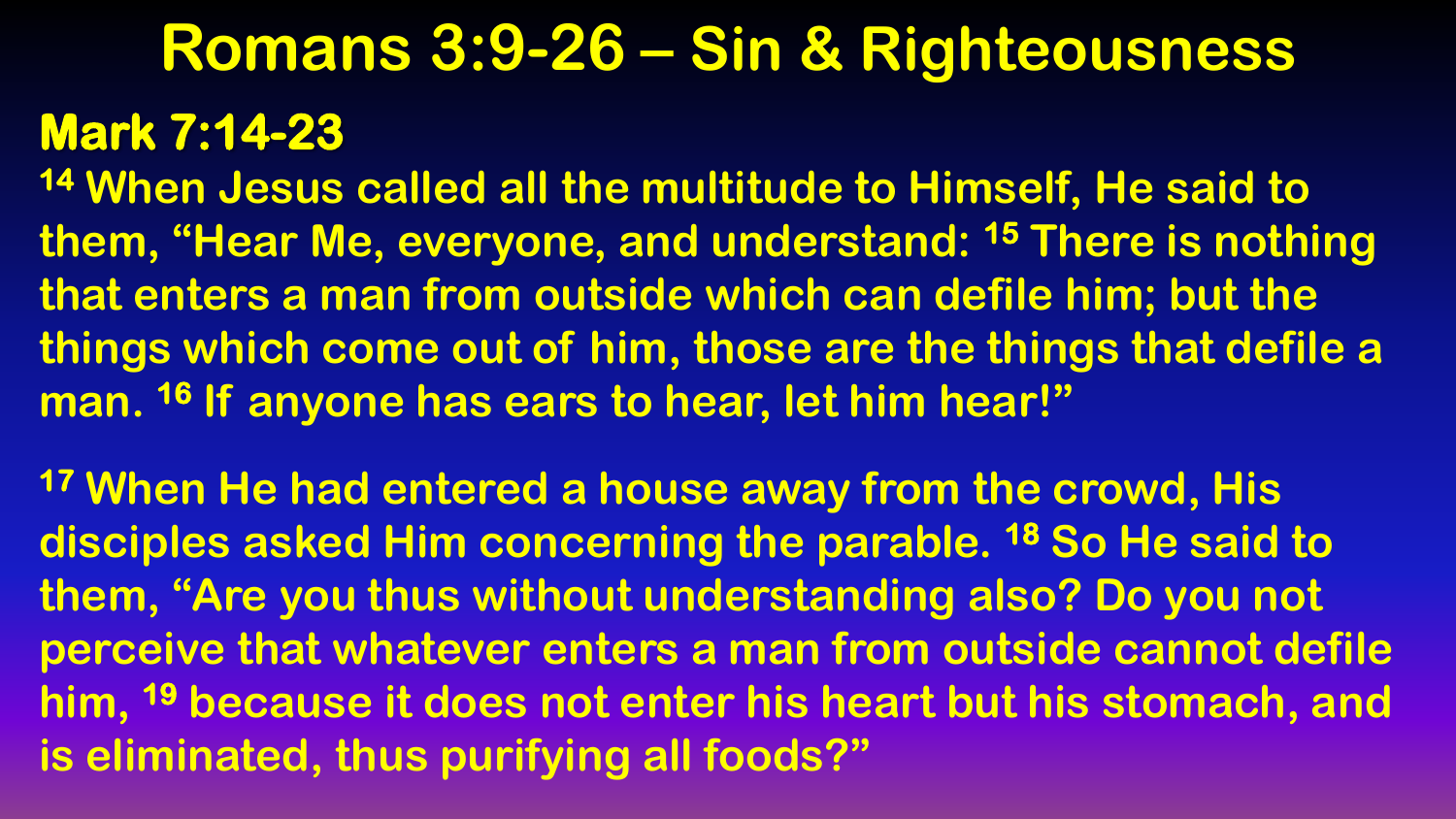#### **Mark 7:14-23**

**<sup>20</sup> And He said, "What comes out of a man, that defiles a man. <sup>21</sup> For from within, out of the heart of men, proceed evil thoughts, adulteries, fornications, murders, <sup>22</sup> thefts, covetousness, wickedness, deceit (LYING), lewdness, an evil eye, blasphemy, pride, foolishness. <sup>23</sup> All these evil things come from within and defile a man."**

**So, How Deprave & Defiled are Sinners, outside of Christ, in the sight of God, the Holy and Righteous God? This is why Paul Listed those horrible sins … from Romans 1:18 thru 3:18 … (and it is NOT an exhaustive list, either) Paul put the final Nail in our Coffin - DOA**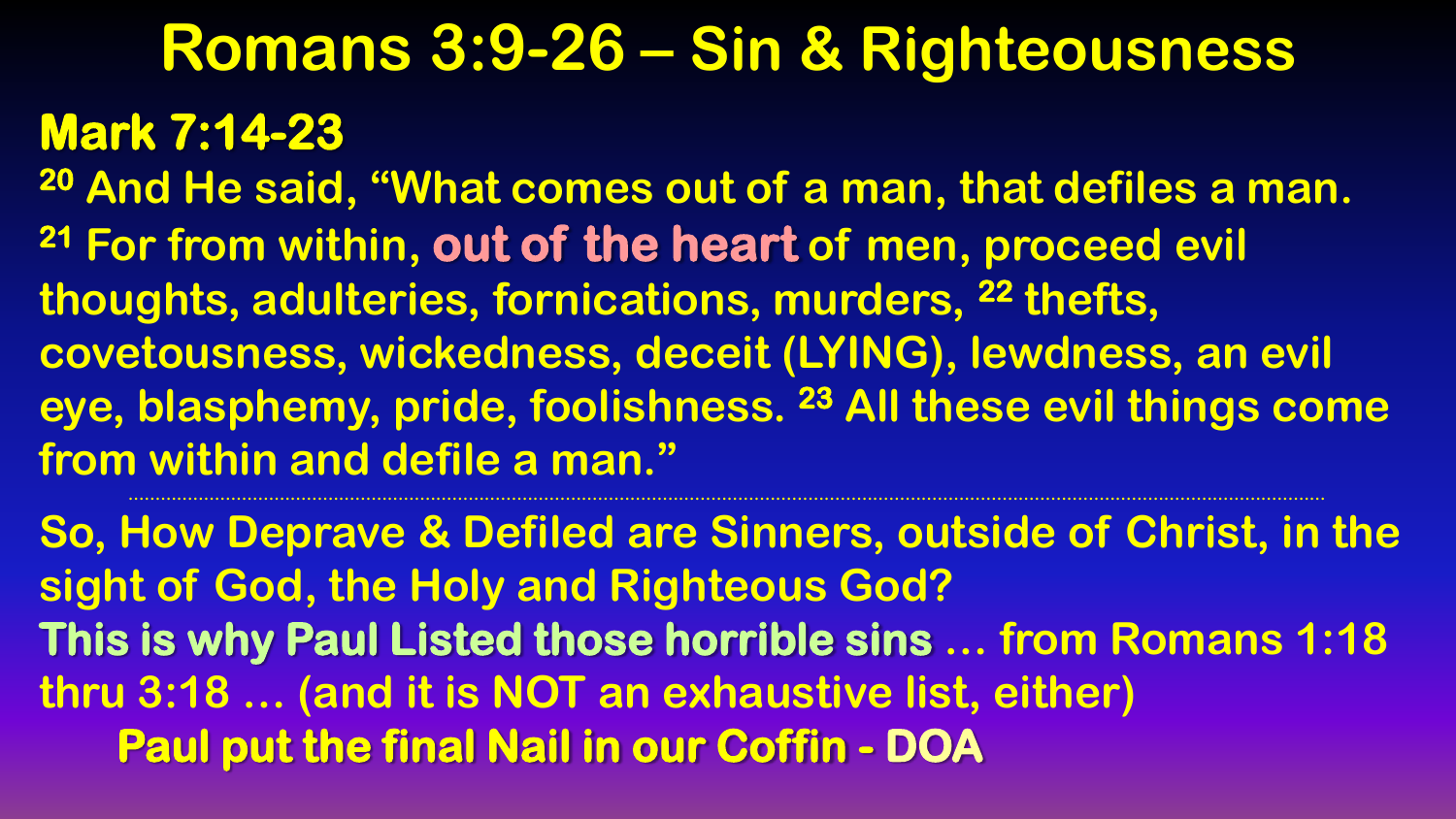- **3. What portion of Humanity is "under" the Law of God? (referring to Romans 3:19)**
- **Now we know that whatever the law says, it says to those who are under the law, that every mouth may be stopped, and all the world may become guilty before God.**

**Can the Gentile (the non-Jewish person, the non-Israeli) be UNDER the LAW as Romans 3:19 says? Or is this verse only referring to Jewish People who know the Law of Moses (the Law of God to Israel)?**

**(hint: see Romans 2:14-16 – what about the "law written on their hearts…"?)**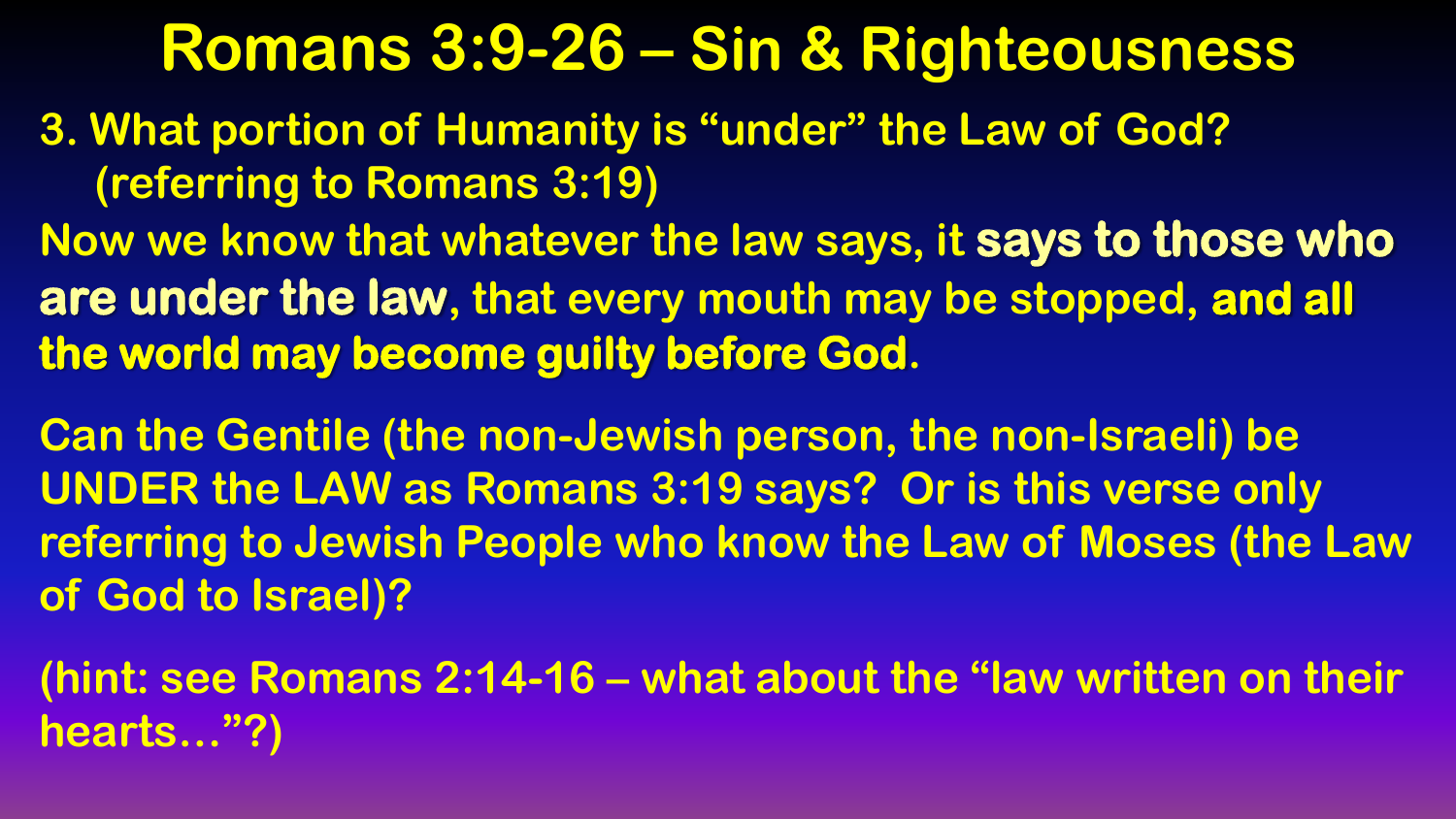**4. What is God's Purpose of God's Law (even that law that is written on our hearts)? (see verses 19-20) (ref.: 1 Timothy 1:8 (also see the context of 1 Timothy 1:8-11))**

**<sup>19</sup>Now we know that whatever the law says, it says to those who are under the law, that every mouth may be stopped, and all the world may become guilty before God. 20 Therefore by the deeds of the law no flesh will be justified in His sight, for by the law is the knowledge of sin.**

**Just from these Two Verses … what are some of the Purposes of the LAW God (I count 3 purposes, so far… how about you?)**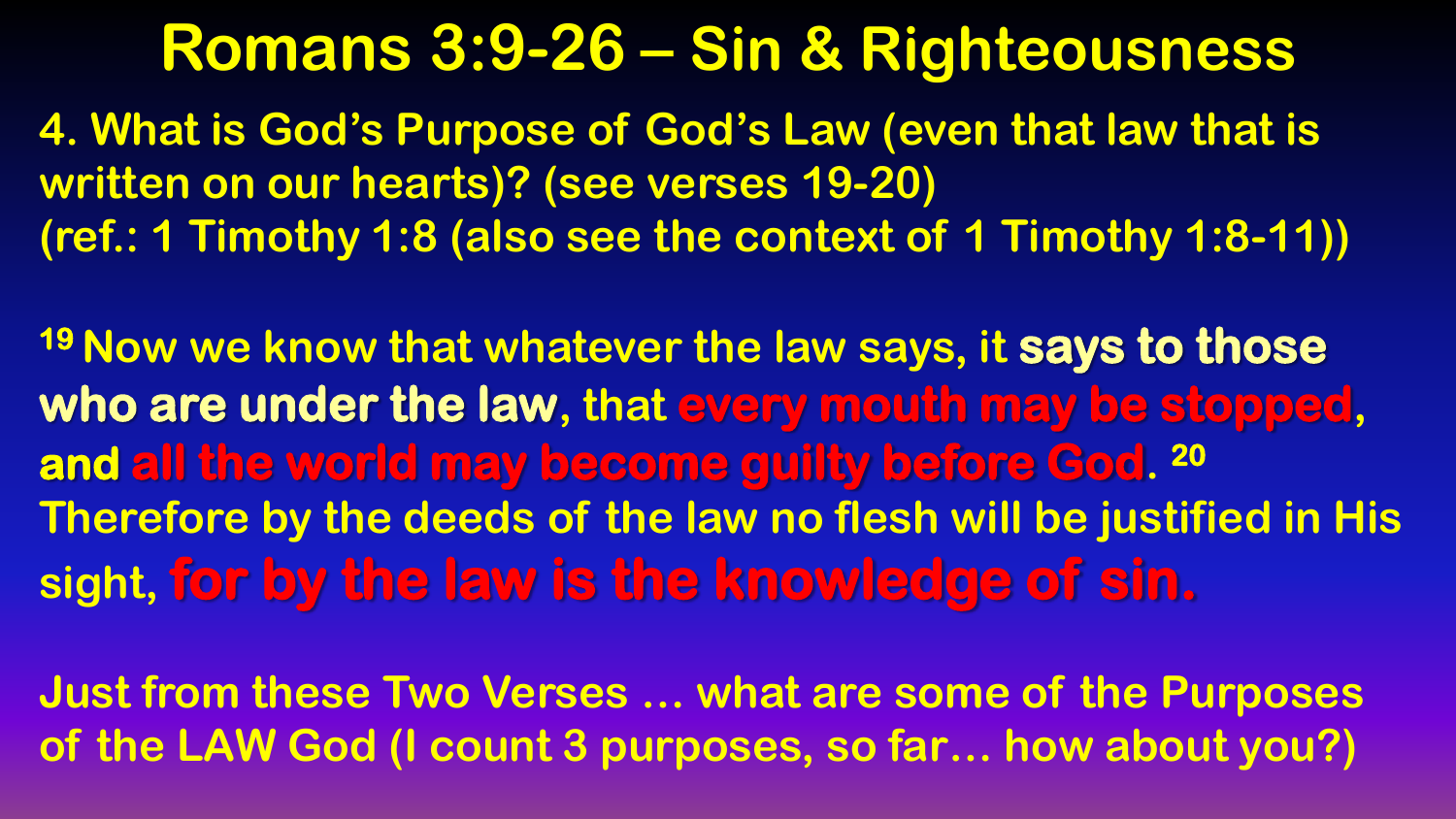**4. What is God's Purpose of God's Law (even that law that is written on our hearts)? (see verses 19-20) (ref.: 1 Timothy 1:8 (also see the context of 1 Timothy 1:8-11))**

 **→ Using God's Law Lawfully… ???** 

**<sup>8</sup> But we know that the law is good if one uses it lawfully, 9 knowing this: that the law is NOT made for a righteous person, but for the lawless and insubordinate, for the ungodly and for sinners, for the unholy and profane, for murderers of fathers and murderers of mothers, for manslayers, <sup>10</sup> for fornicators, for sodomites, for kidnappers, for liars, for perjurers, and if there is any other thing that is contrary to sound doctrine, <sup>11</sup> according to the glorious gospel of the blessed God which was committed to my trust.**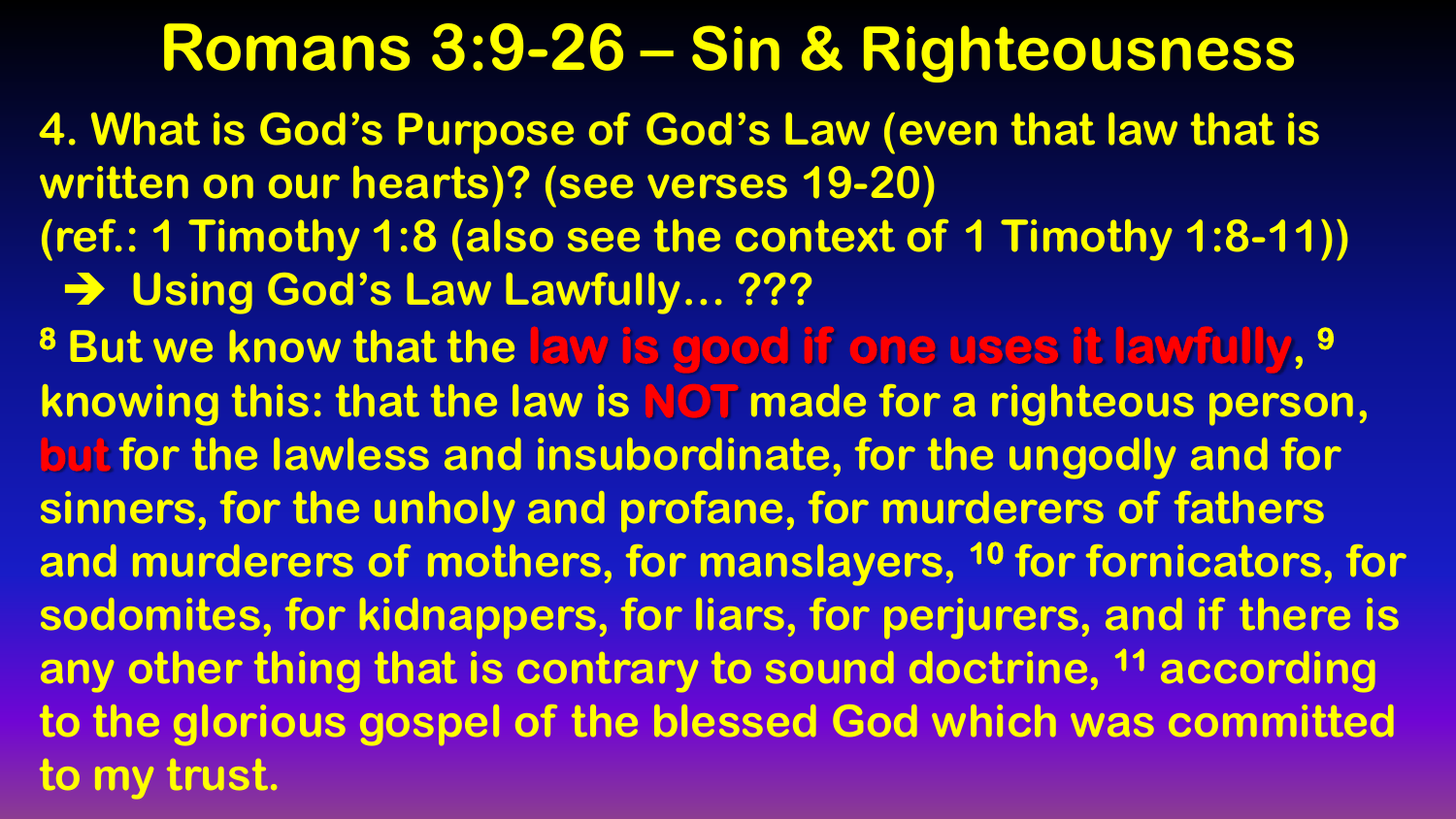**4. What is God's Purpose of God's Law (even that law that is written on our hearts)? (see verses 19-20)**

- **→ Using God's Law Lawfully… ??? The LAW used lawfully with Sinners … should cause the following:**
- **1. To Shut Up or Stop The Prideful Mouths of Sinners**
- **2. Sinners should become / feel GUILTY before the Holy God**
- **3. Stop Sinners from Justifying themselves by their own "good works" before God. It is useless, we are utterly depraved, corrupted, and cannot Save ourselves from God's coming Judgment and Wrath**
- **4. Leave the sinner helpless in the sight of the Holy God**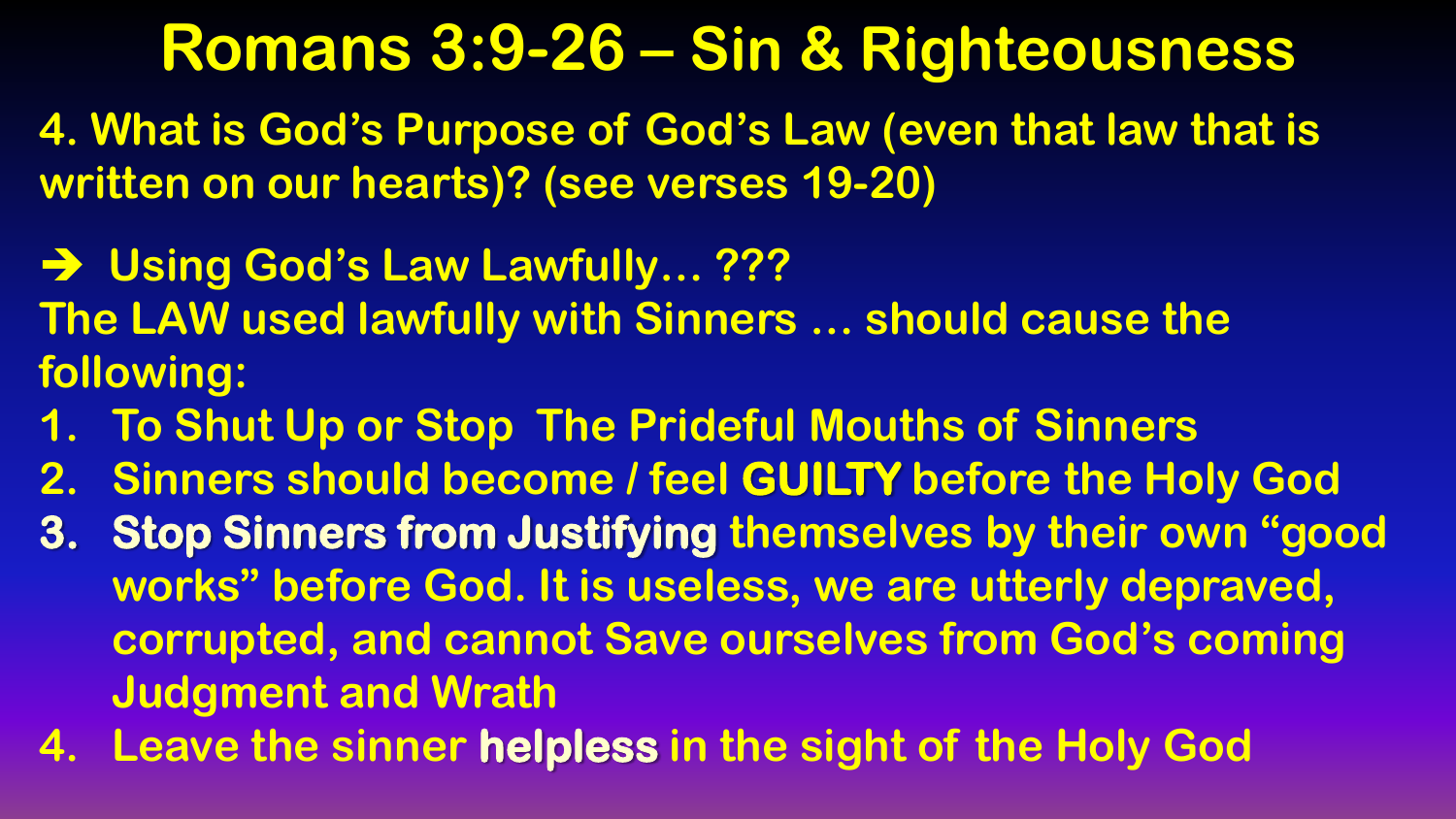**5. What is the Law of God supposed to DRIVE a sinner to? (Romans 3:21 – 25)**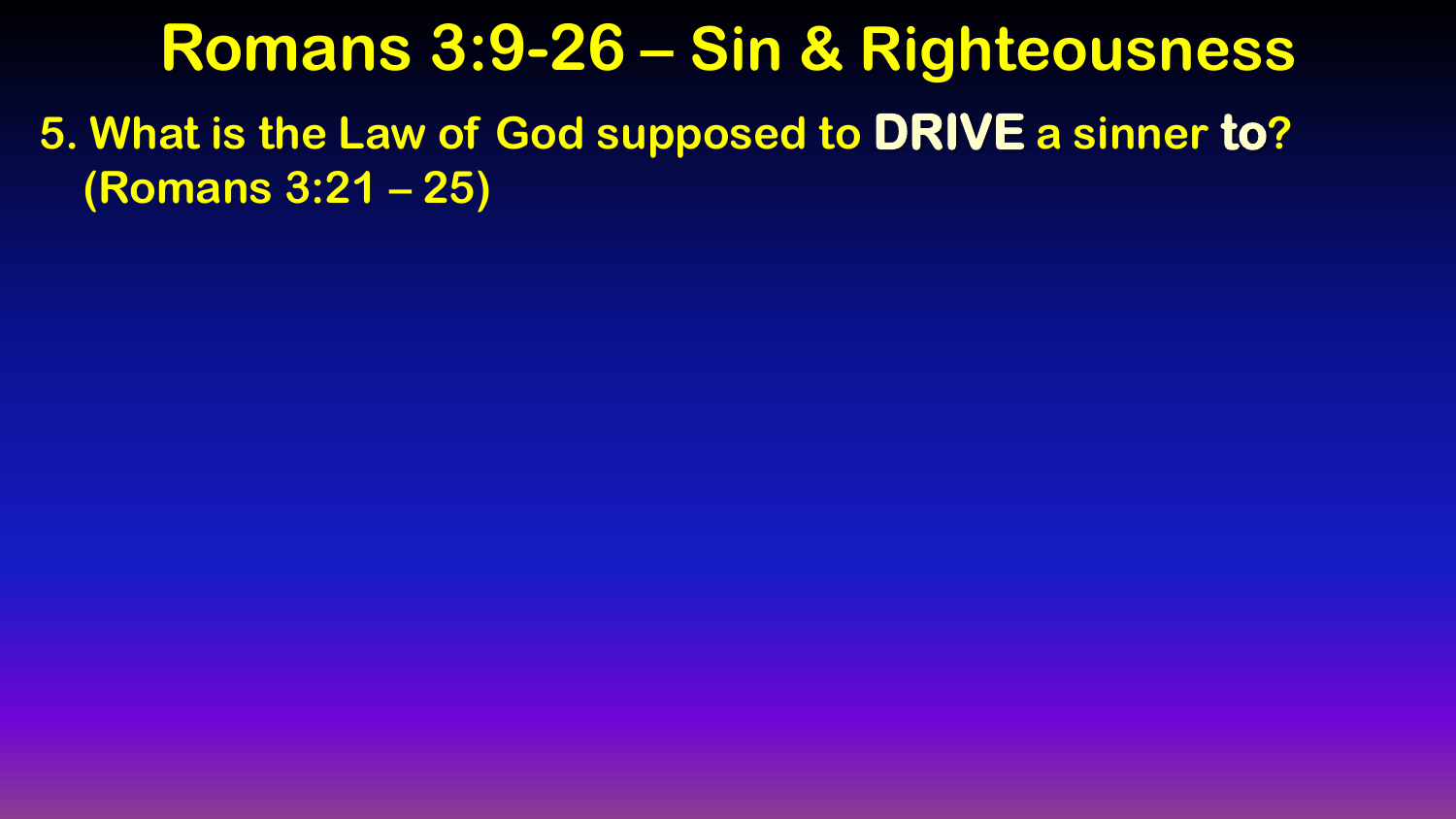**5. What is the Law of God supposed to DRIVE a sinner to? (Romans 3:21 – 25)**

**It should DRIVE the Sinner to the foot of the Cross of Christ … to the Crucified, Buried, and Resurrected Jesus Christ, the Only Messiah, the Only Savior of the world. It should DRIVE the Sinner to REPENTANCE and TRUST in God It should DRIVE the Sinner to God's Propitiation … Jesus is God's Mercy Seat, Jesus is the PROPITIATION of God**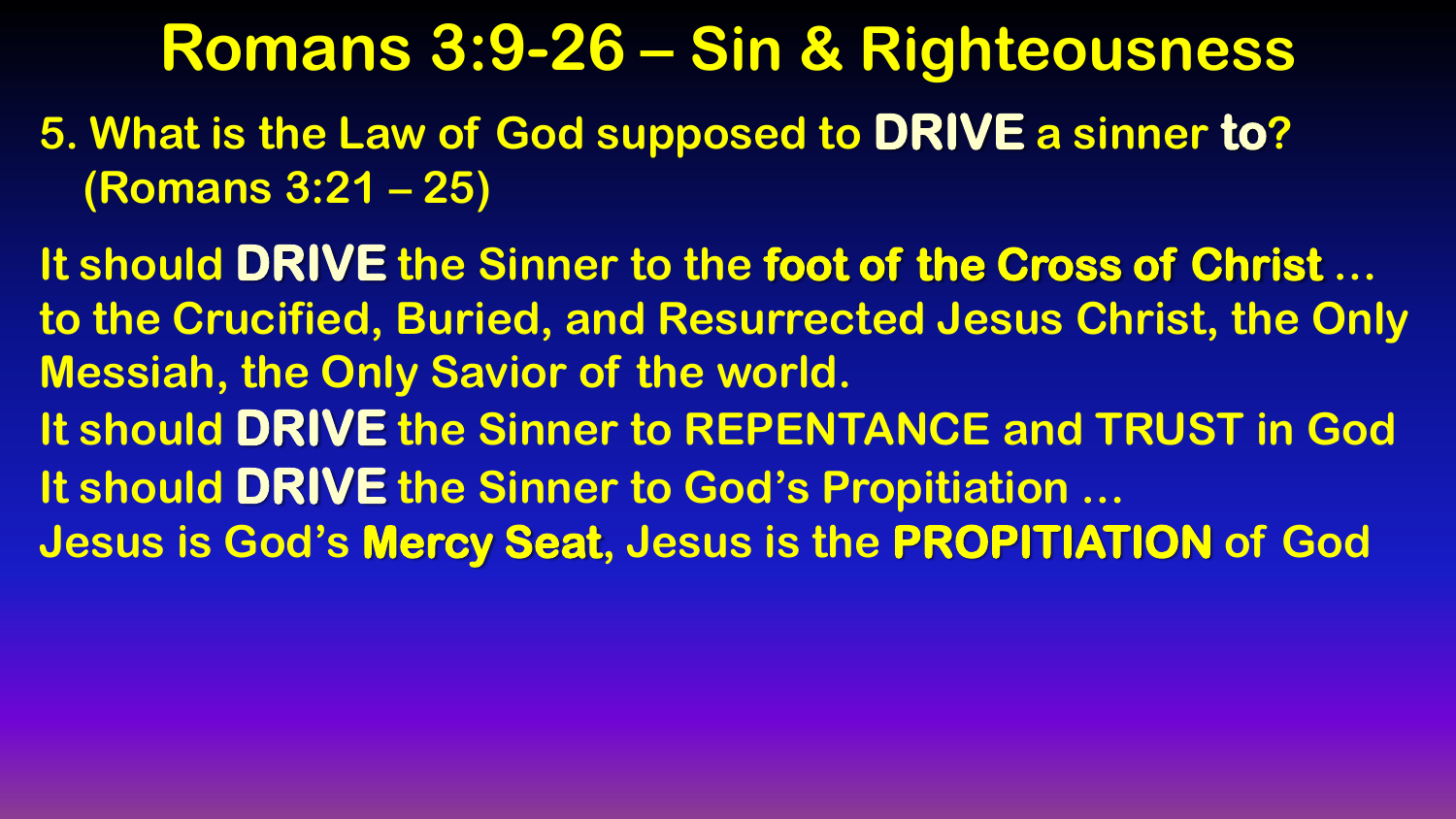**6. God's Righteousness Revealed … Propitiation … justification … (echoes back to Romans 1:16-17) What is Paul saying here about what is Required for a fallen, lost sinner to have a Forever Relationship with God?**

**Jesus is God's Mercy Seat, Jesus is the PROPITIATION of God The Place, Sacrifice, Instrument that will FULLY Satisfy God's Wrath and Judgment against Sin and sinners. The Payment that will satisfy, the Place of satisfaction, the Sacrifice that Satisfies**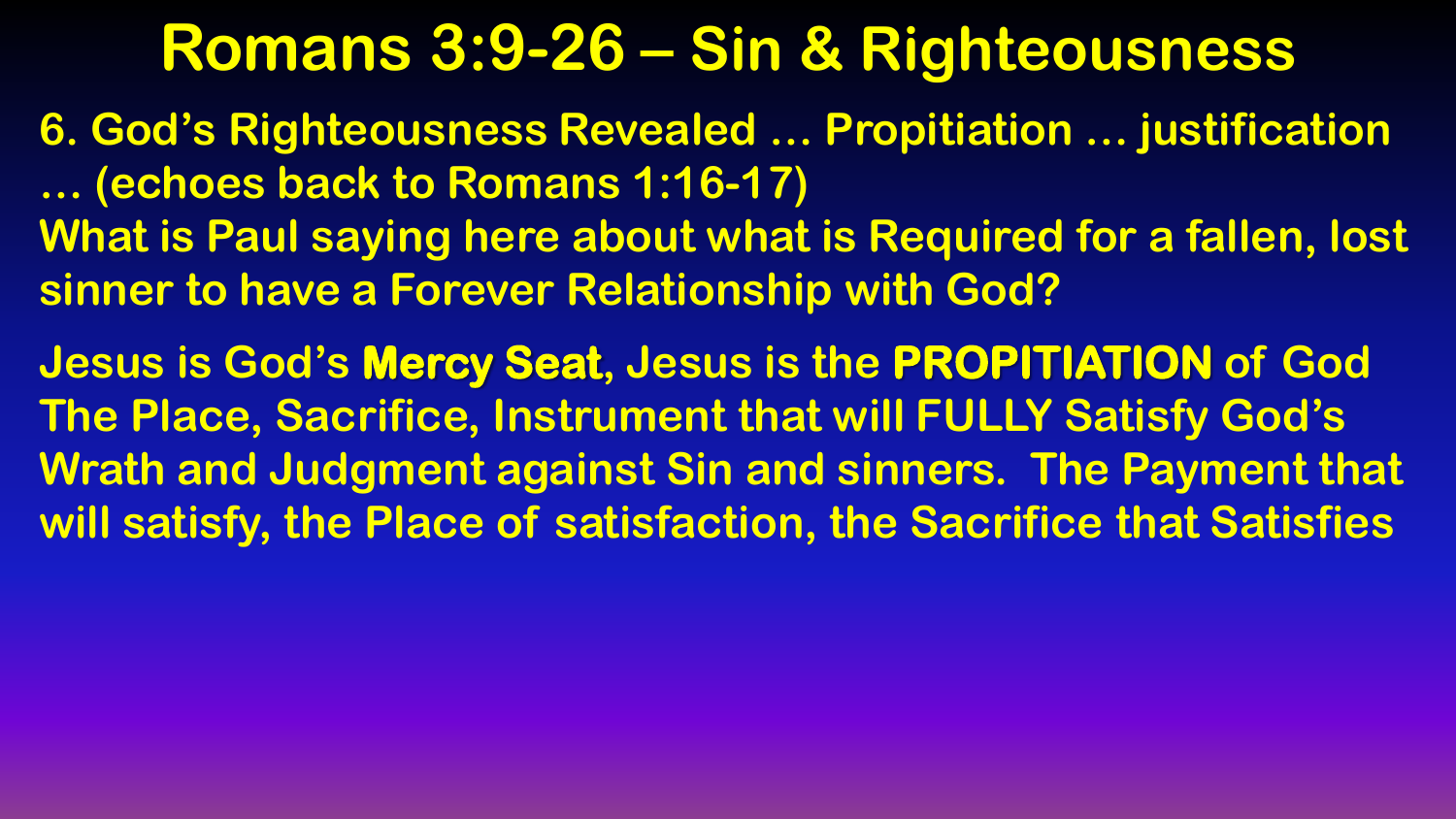#### **6. God's Mercy Seat (the Propitiation) of God… the place of Atonement … God's Wrath is Satisfied and Paid for**

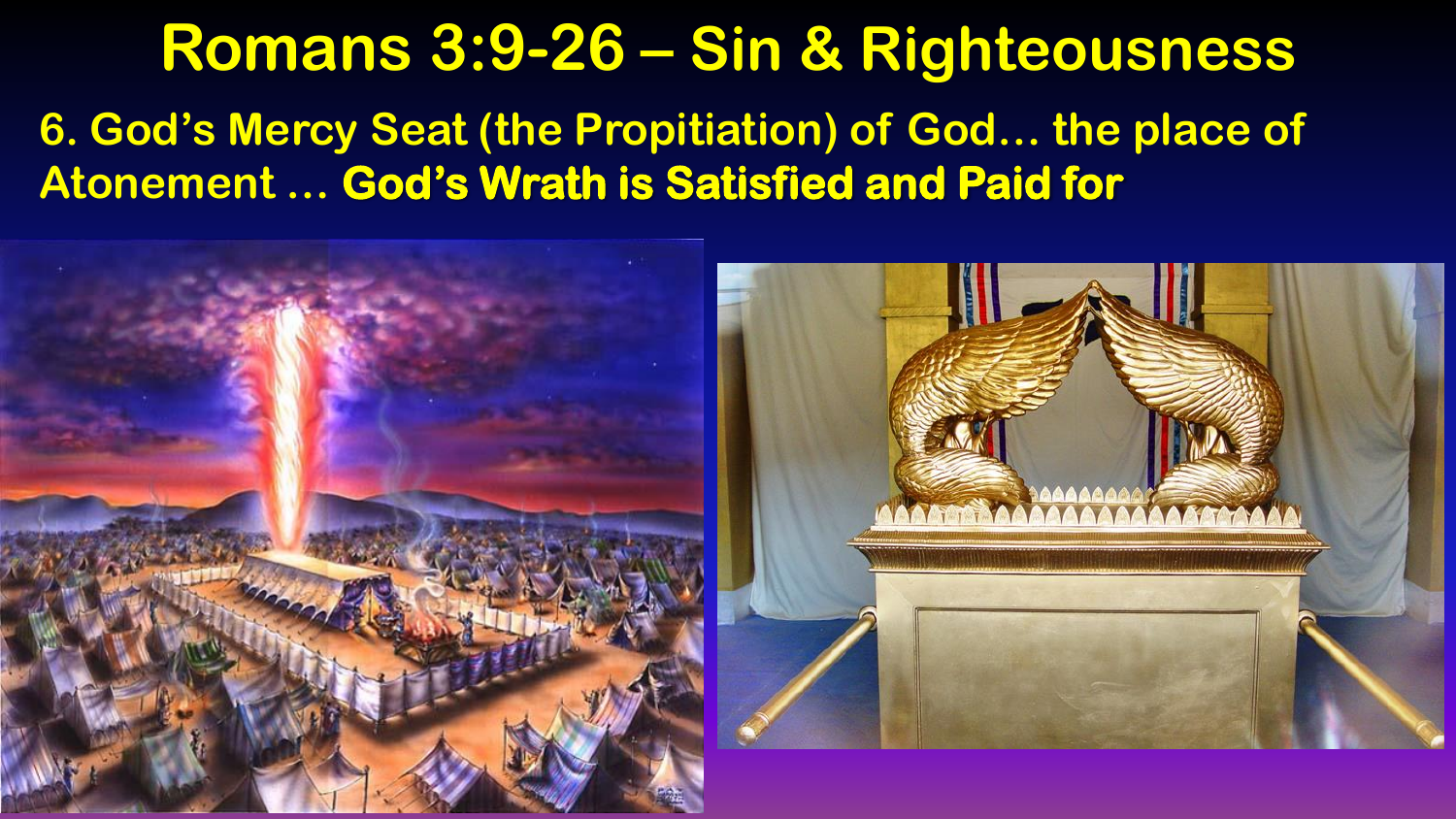**6. God's Righteousness Revealed … Propitiation … justification**

**Jesus is God's Mercy Seat, Jesus is the PROPITIATION of God The Place, Sacrifice, Instrument that will FULLY Satisfy God's Wrath and Judgment against Sin and sinners. The Payment / The Sacrifice that Satisfies, the Place of satisfaction**

**God supplies to the Repentant Sinner Christ's Righteousness Purchased by Christ on the Cross, etc.**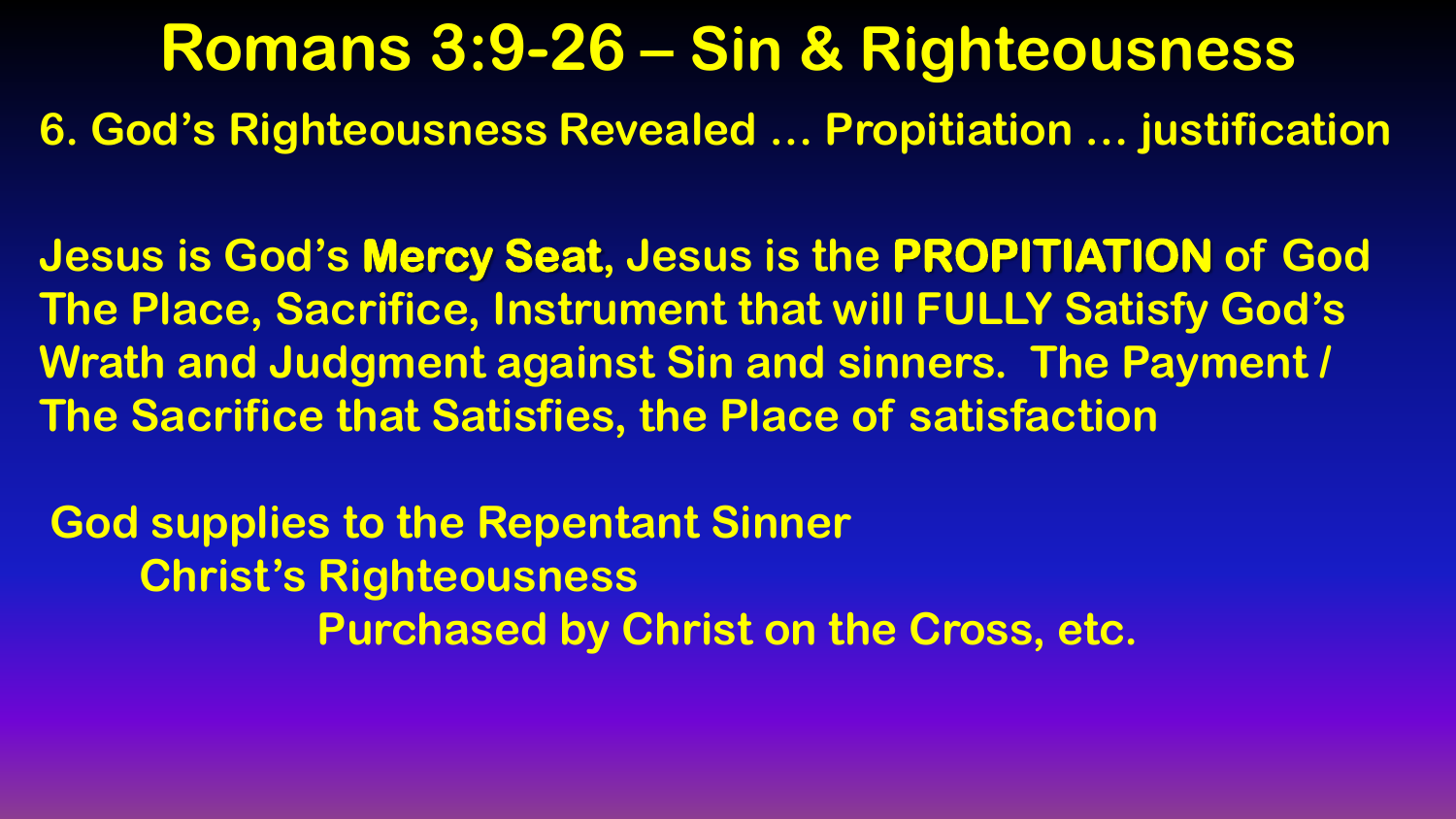**6. God's Righteousness Revealed … Propitiation … justification … (echoes back to Romans 1:16-17) What is Paul saying here about what is Required for a fallen, lost sinner to have a Forever Relationship with God?**

**God Justifies the Sinner … as if the sinner has never been a sinner for his/her whole life…**

**God looks at the Repentant and Trusting Sinner as if he/she is Jesus, His only begotten Son … Righteous and Holy**

**Justification: the Process in which God declares the sinner "not guilty" and that sinner is as Righteous as Jesus is, in His sight. That Process starts with the full redemptive work of Jesus Christ … His Crucifixion, Death, Burial & Resurrection**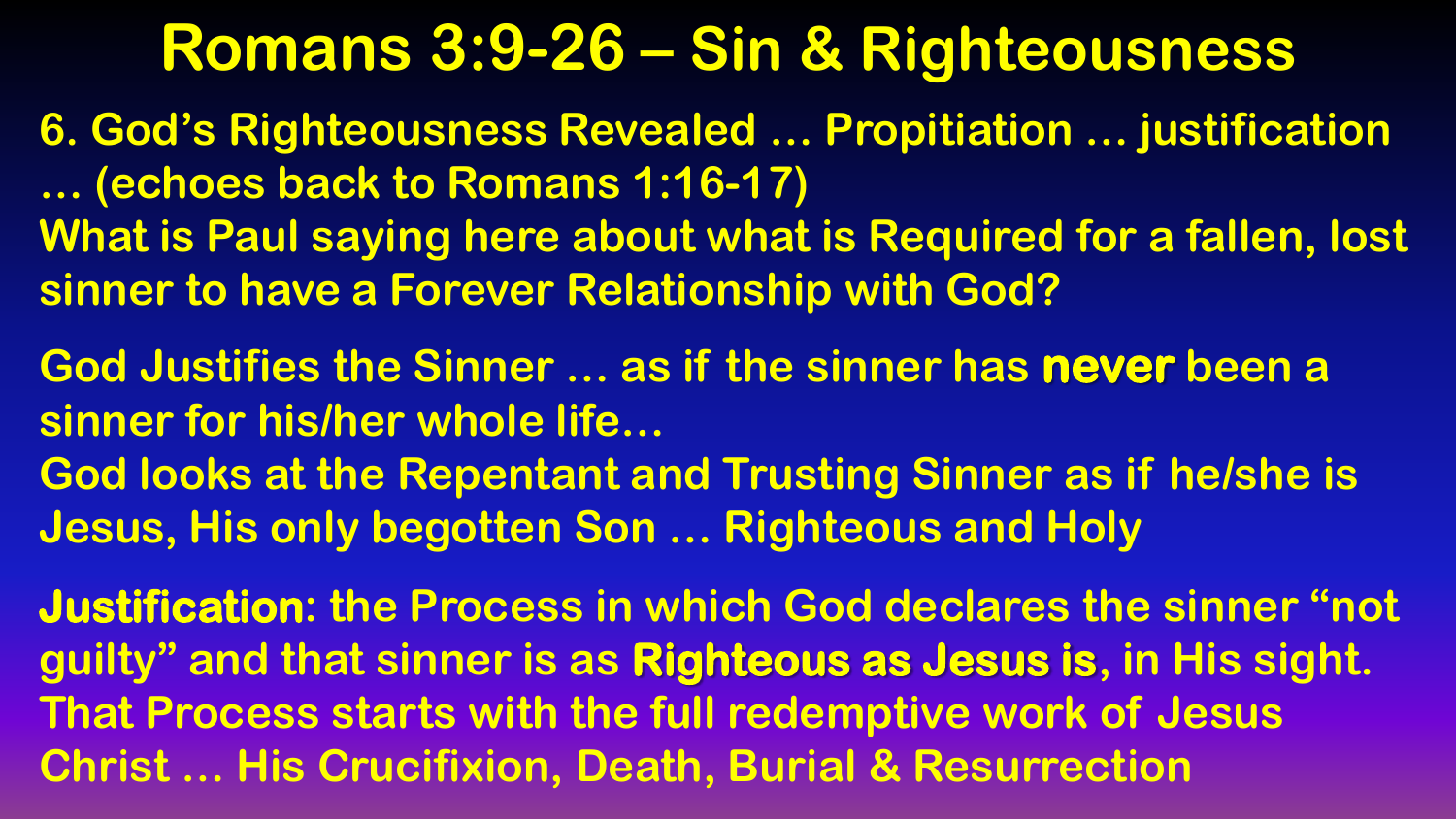- **6. God's Righteousness Revealed … Propitiation … justification … (echoes back to Romans 1:16-17) What is Paul saying here about what is Required for a fallen, lost sinner to have a Forever Relationship with God?**
- **It all comes down to what Paul started with in Romans 1:16-17 God's Righteousness Revealed from faith to faith (Rom. 1:17)**
- **Romans 3:26: (God is demonstrating…) to demonstrate at the present time His righteousness, that He might be just and the justifier of the one who has faith in Jesus.**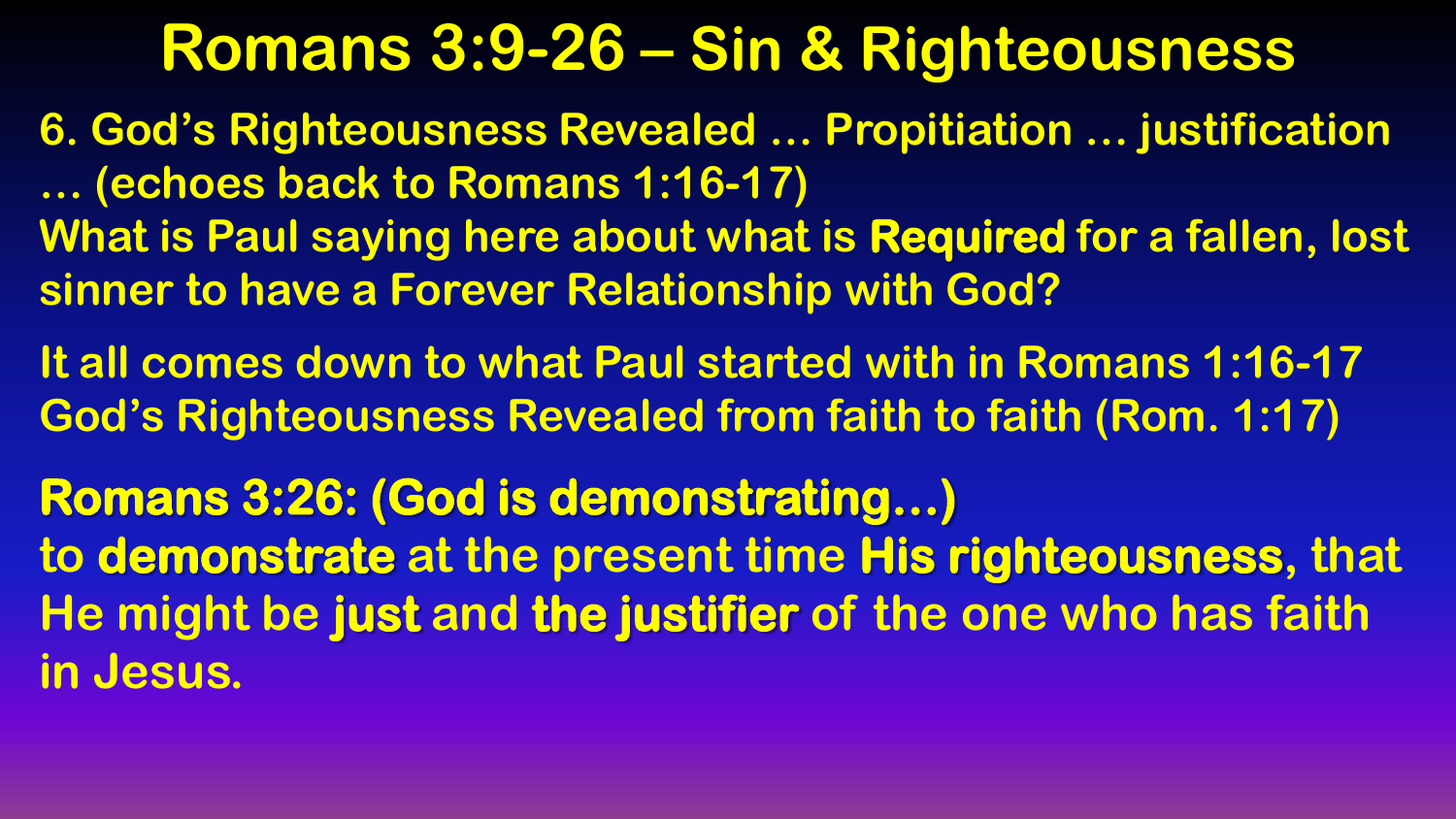- **6. God's Righteousness Revealed … Propitiation … justification … (echoes back to Romans 1:16-17) What is Paul saying here about what is Required for a fallen, lost sinner to have a Forever Relationship with God?**
- **It all comes down to what Paul started with in Romans 1:16-17 God's Righteousness Revealed from faith to faith (Rom. 1:17)**
- **We cannot have a Forever Relationship with God** unless **our Sin Problem is dealt with.**
- **In order to have a forever relationship with God and be Rescued from God's Wrath, we must obtain the Righteousness of Christ. We obtain that by Repenting of our sins, Turning to God in Trust, Trusting that all the Christ did was enough for our Redemption.**